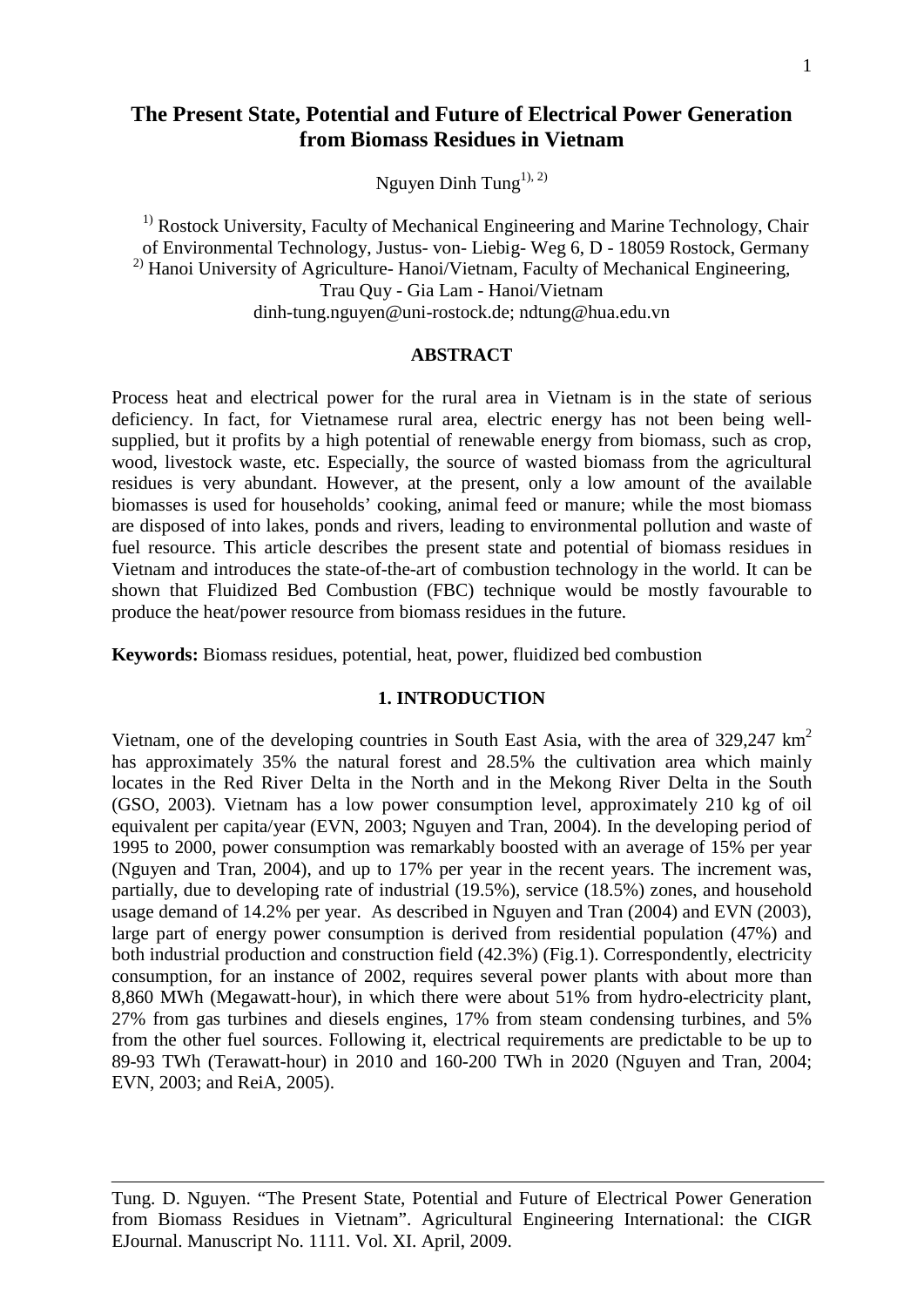

Figure 1. Percent electricity consumption in other fields for Vietnam in 2002 (Nguyen and Tran, 2004)

At present, traditional fuel sources such as coal, petroleum, natural gas, etc. are used for electricity production at most of power plants. This causes environmental pollution, exhaustion of unrenewable fuel sources, and fluctuation of fuel prices. Therefore, it is suggested that power stations using other sustainable fuel sources should be built in the future. In this regard, biomass which can be applied in heat and power production is considered for its cheap, available, controllable and stable material resources.

### **2. POTENTIAL OF BIOMASS FOR ENERGY GENERATION IN VIETNAM**

In Vietnam, as in almost all other South East Asia countries, biomass energy plays an important role in its national energy balance (ReiA, 2005). Biomass provides 60-65% of the total primary consumed energy (ReiA, 2005; Nguyen, 2005 and Nguyen and Tran, 2004). The largest part of biomass energy is used for the need of household energy in rural area (75% of Vietnamese population), whereas just only 60% of such population benefits by the power network (Nguyen, 2006; Pham, 2005 and Pham and Thang, 2003). Biomass resources include wood residues, municipal wastages, crop residues, and livestock wastages (Fig. 2) (Nguyen, 2005); most of them are from crop residues (agricultural residues) such as paddy straw, rice husk, maize husk, bagasse, coconuts shells, firewood, etc. (Fig. 3 and Table 1), (Tung, Steinbrecht and Vincent, 2009; ReiA, 2005).



Figure 2. Major Biomass Sources in Vietnam (Nguyen, 2005)

The amounts of biomass sources are summarized in Table 1; and parts of energy in biomass sources are presented in Fig. 3 (Nguyen and Tran, 2004).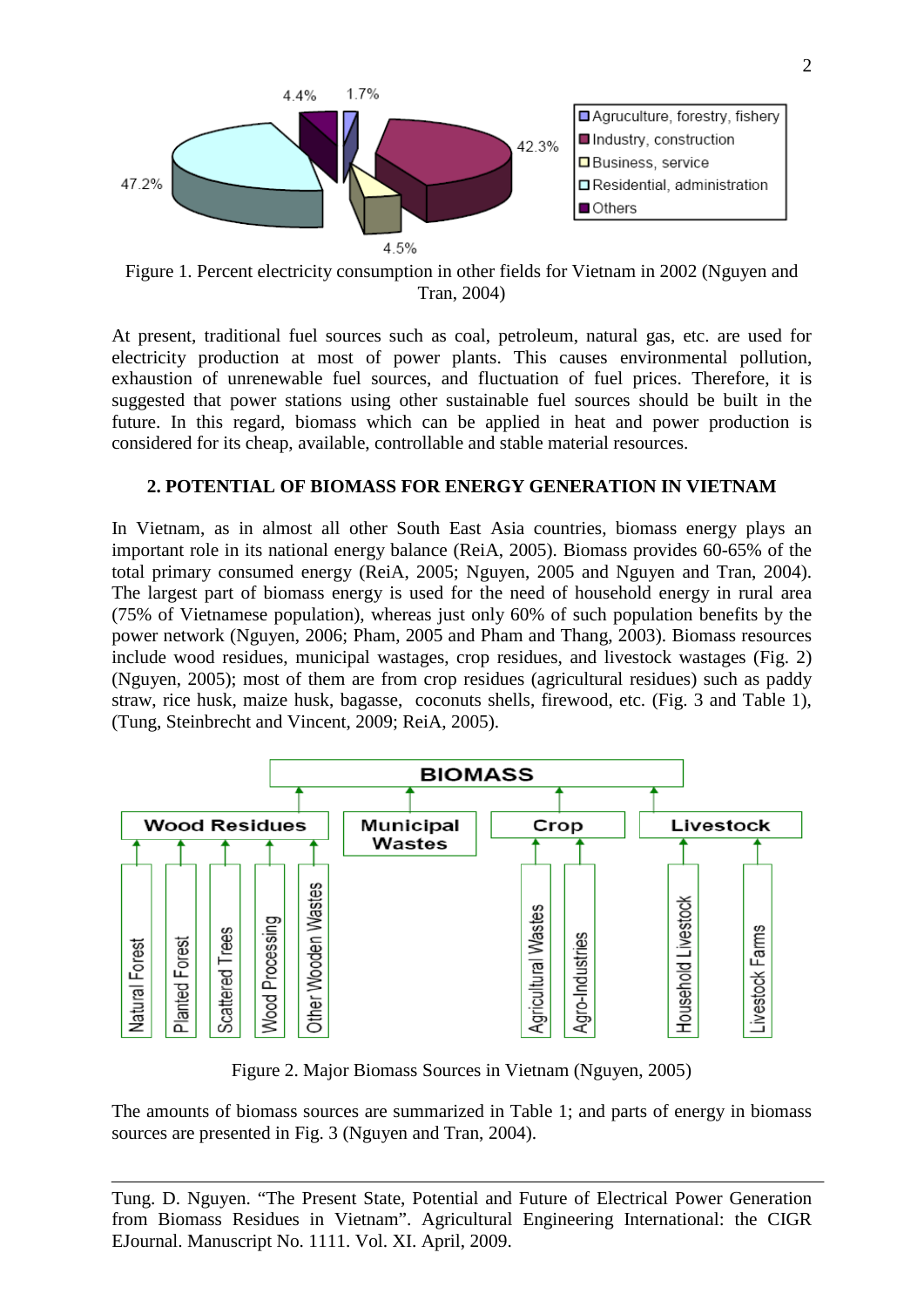| ັັ<br>Wood residues and fire wood |                |      |        |  |  |
|-----------------------------------|----------------|------|--------|--|--|
|                                   | Saw dust       | 0.3  | 3.1    |  |  |
| 2                                 | Wood chip      | 1.3  | 20.0   |  |  |
| 3                                 | Firewood       | 12.4 | 186.0  |  |  |
|                                   | sum            | 14   | 209.1  |  |  |
| Crop residues                     |                |      |        |  |  |
| 4                                 | Paddy straw    | 64.7 | 905.8  |  |  |
| 5                                 | Rice husk      | 6.8  | 77.6   |  |  |
| 6                                 | Maize husk     | 5.8  | 72.5   |  |  |
| 7                                 | <b>Bagasse</b> | 5.5  | 39.7   |  |  |
| 8                                 | Coconut shell  | 5.0  | 90.0   |  |  |
| 9                                 | Cane trash     | 1.7  | 21.0   |  |  |
| 10                                | Cassava stem   | 1.3  | 15.6   |  |  |
| 11                                | Coffee husk    | 0.3  | 4.4    |  |  |
| 12                                | Peanut shell   | 0.1  | 1.5    |  |  |
|                                   | sum            | 91.2 | 1228.1 |  |  |

Table 1. Availability of major biomass sources in Vietnam (2002) (Nguyen and Tran, 2004) No. Agro-Industries residues Amount  $(10^6 \text{ ton/year})$  Primary Energy Content  $(10^3 \text{ GJ})$ 



Figure 3. Parts of biomass energy content in main biomass residues in Vietnam (Nguyen and Tran, 2004)

Table 2 summarizes the amount of those biogas sources, which is  $1540\times10^6$  m<sup>3</sup>. In Fig. 4, the distribution of energy in biogas sources is demonstrated (Nguyen and Tran, 2004).



Figure 4. Parts of biogas energy content in main biomass residues in Vietnam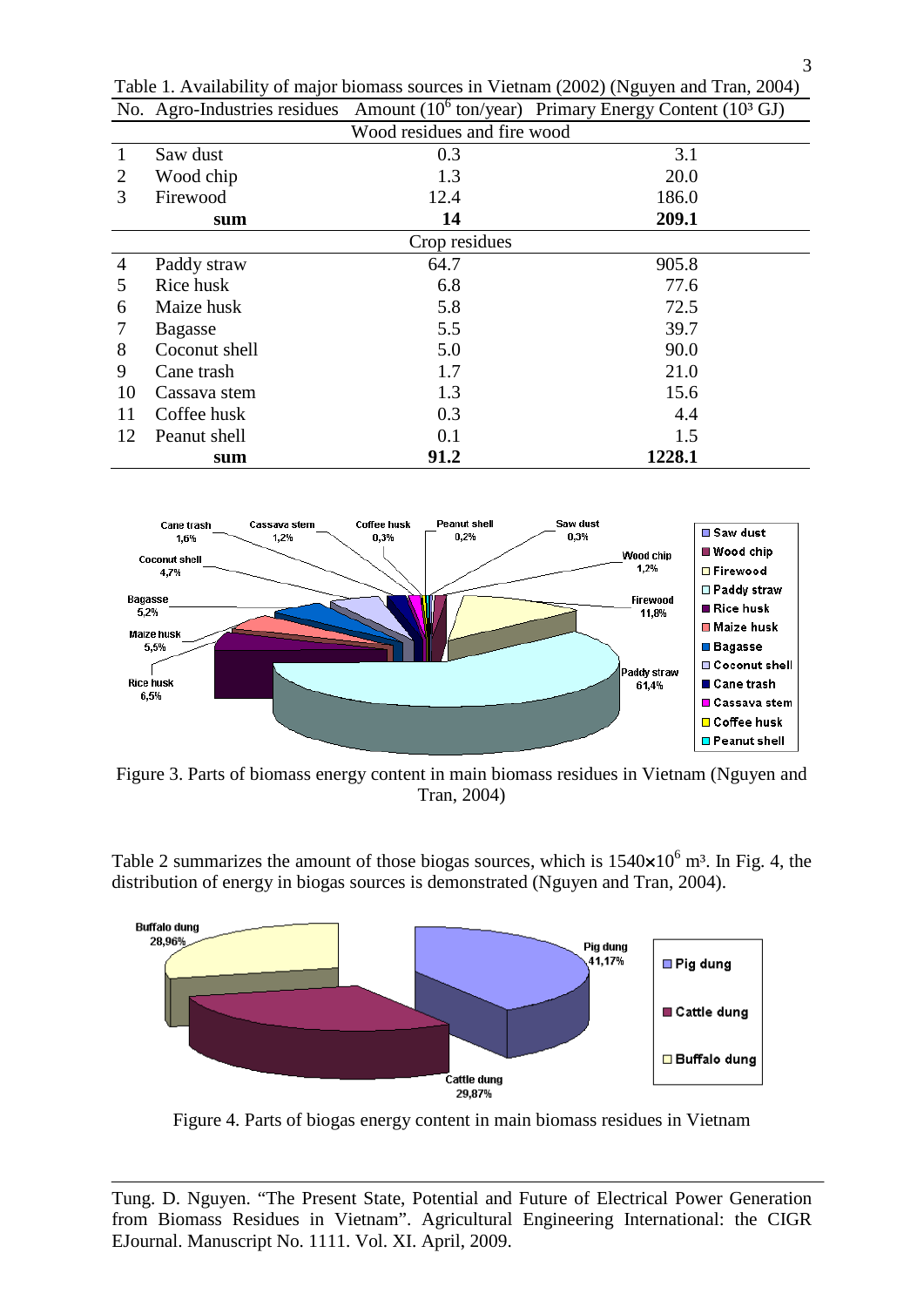|                              | $\ldots$<br>$\frac{1}{2}$ and $\frac{1}{2}$ are $\frac{1}{2}$ and $\frac{1}{2}$ are $\frac{1}{2}$ and $\frac{1}{2}$ are $\frac{1}{2}$ and $\frac{1}{2}$ are $\frac{1}{2}$ and $\frac{1}{2}$ are $\frac{1}{2}$ and $\frac{1}{2}$ are $\frac{1}{2}$ and $\frac{1}{2}$ are $\frac{1}{2}$ and $\frac{1}{2}$ a |                             |                                            |  |  |  |
|------------------------------|-----------------------------------------------------------------------------------------------------------------------------------------------------------------------------------------------------------------------------------------------------------------------------------------------------------|-----------------------------|--------------------------------------------|--|--|--|
|                              | No. Agro-Residues                                                                                                                                                                                                                                                                                         | Amount $(10^6 \text{ m}^3)$ | Primary Energy Content $(10^6 \text{ GJ})$ |  |  |  |
| Biogas from livestock manure |                                                                                                                                                                                                                                                                                                           |                             |                                            |  |  |  |
|                              | Pig dung                                                                                                                                                                                                                                                                                                  | 634.0                       | 12.7                                       |  |  |  |
|                              | Cattle dung                                                                                                                                                                                                                                                                                               | 460.0                       | 9.2                                        |  |  |  |
|                              | Buffalo dung                                                                                                                                                                                                                                                                                              | 446.0                       | 8.9                                        |  |  |  |
|                              | sum                                                                                                                                                                                                                                                                                                       | 1540.0                      | 30.8                                       |  |  |  |

Table 2. Availability of major biogas sources in Vietnam (2002) (Nguyen and Tran, 2004)

In conclusion, the contribution of biomass and biogas in the entire energy supply in Vietnam does not correspond to its actual potential.

#### **3. EQUIPMENTS AND TECHNIQUE FOR ENERGETIC USE OF BIOMASS**

Biomass combustion is mainly used for heat production in small and medium scale units such as wood stoves, log wood boilers, pellet burners, and straw fired furnaces. According to (Nussbaumer, 1999 and Nussbaumer, 2003), the heat used in their processing systems is often in the range of  $0.1$ -0.5 MW<sub>th</sub>. The combined heat and power (CHP) production with biomass is applied by steam cycles (i.e. Rankine cycle), or Organic Rankine Cycle (ORC) for the typical power outputs in between  $0.5$  and  $10 \text{ MW}_{el}$ .

| Application | Type                              | Typical size      | Fuels                              | Ash     | Water     |
|-------------|-----------------------------------|-------------------|------------------------------------|---------|-----------|
|             |                                   | range $(MW_{th})$ |                                    | content | content   |
|             |                                   |                   |                                    | (% )    | $(\%)$    |
|             | Wood stoves                       | $0.002 - 0.01$    | Dry wood logs                      | $<$ 2   | $5 - 20$  |
| manual      | Log wood boilers                  | $0.005 - 0.05$    | Log wood, sticky                   | $<$ 2   | $5 - 30$  |
|             |                                   |                   | wood residues                      |         |           |
|             | Pellet stoves and boilers         | $0.002 - 0.025$   | Wood pellets                       | < 2     | $8 - 10$  |
|             | Understoker furnaces              | $0.02 - 2.5$      | Wood chips, wood<br>residues       | $<$ 2   | $5 - 50$  |
|             | Moving grate furnaces             | $0.15 - 15$       | All wood fuels and<br>most biomass | < 50    | $5 - 60$  |
|             | Pre-oven with grate               | $0.02 - 1.5$      | Dry wood-residues                  | $\lt$ 5 | $5 - 35$  |
|             | Under-stoker with                 | $2 - 5$           | Wood chips, high                   | < 50    | $40 - 65$ |
|             | rotating grate                    |                   | water content                      |         |           |
| briquettes  | Cigar burner                      | $3 - 5$           | Straw bales, grass                 | < 5     | 20        |
| automatic   | Whole bale furnaces               | $3 - 5$           | Whole bales                        | < 5     | 20        |
|             | <b>Straw furnaces</b>             | $0.1 - 5$         | Straw bales with<br>bale cutter    | < 5     | 20        |
|             | Stationary fluidized bed          | $5 - 15$          | Various biomass,<br>$d < 10$ mm    | < 50    | $5 - 60$  |
|             | Circulating fluidized bed         | $15 - 100$        | Various biomass,<br>$d < 10$ mm    | < 50    | $5 - 60$  |
|             | Dust combustor,<br>entrained flow | $5 - 10$          | Various biomass,<br>$d < 5$ mm     | < 5     | < 20      |
| Co-firing   | Stationary fluidized bed          | $5 - 50$          | Various biomass,<br>$d < 10$ mm    | < 50    | $5 - 60$  |

Table 3 gives an overview of the most furnace types used for biomass combustion.

Tung. D. Nguyen. "The Present State, Potential and Future of Electrical Power Generation from Biomass Residues in Vietnam". Agricultural Engineering International: the CIGR EJournal. Manuscript No. 1111. Vol. XI. April, 2009.

Table 3. Types of biomass furnaces with typical applications and fuels<sup>(\*)</sup> (Nussbaumer, 2003)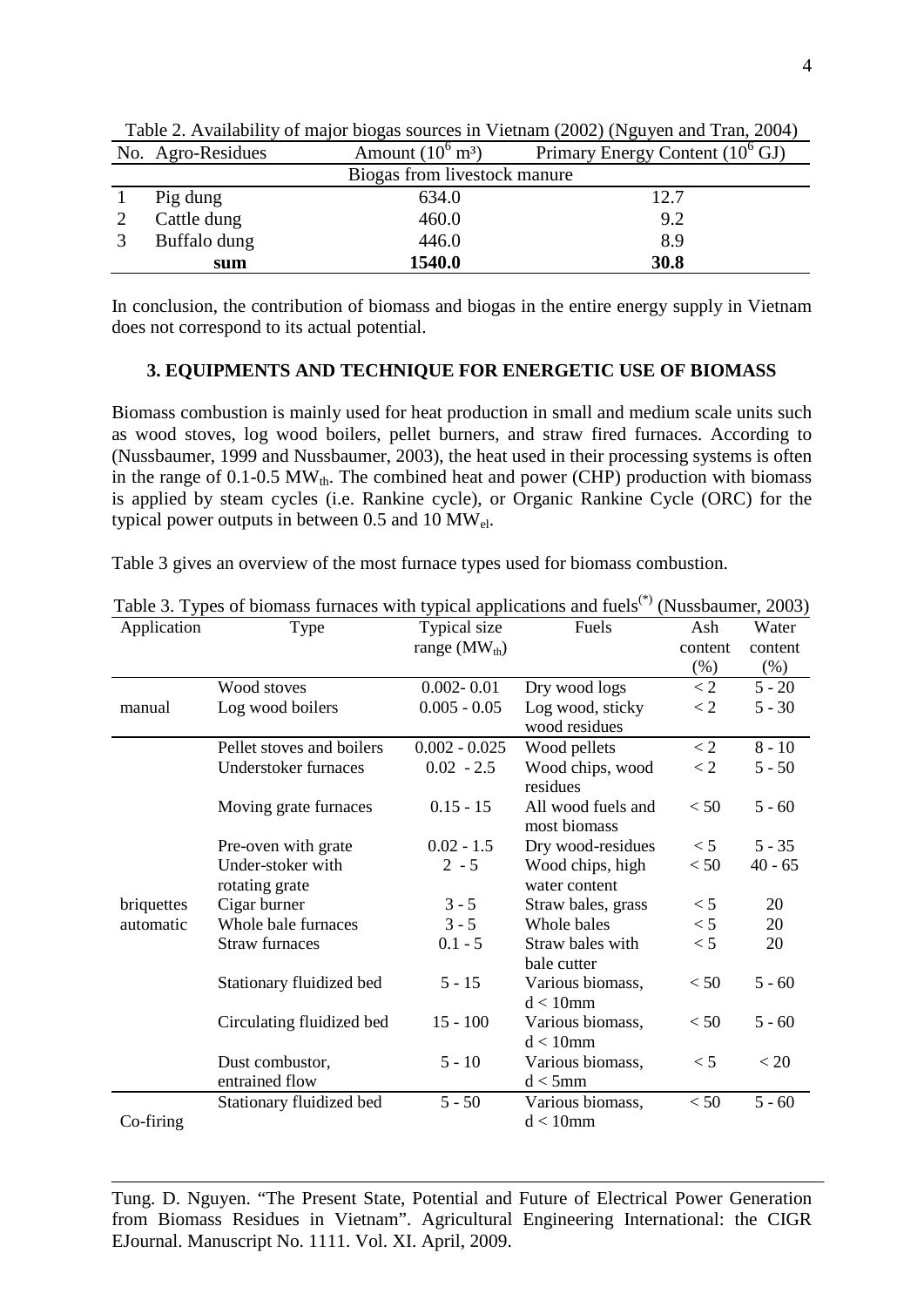| e.g. with<br>coal | Circulating fluidized bed | $100 - 300$  | Various biomass,<br>$d < 10$ mm | < 50  | $5 - 60$ |
|-------------------|---------------------------|--------------|---------------------------------|-------|----------|
|                   | Cigar burner              | $5 - 20$     | Straw bales                     | $<$ 1 | 20       |
|                   | Dust combustor in coal    | $100 - 1000$ | Various biomass,                |       | < 20     |
|                   | boilers                   |              | $d < 2$ - 5mm                   |       |          |

5

(\*)- Totally from Nussbaumer (2003); d- diameter

To achieve the complete burnout and high efficiencies in small scale combustion, downdraft boilers with inverse flow have been introduced, which applies the two-stage combustion principle described in Fig. 5. An operation of log wood furnaces which takes a very low load is not encouraged since it can lead to a high emission of unburnt pollutants.

According to (Nussbaumer, 1999, and Nussbaumer, 2003), wood boilers are recommended to be used with heat storage tank. Since wood pellets are well suited for automatic heating due to the small heat outputs, it is nowadays necessary to build and extend the pellet furnaces. Furthermore, pellet furnaces can easily achieve high combustion quality for well-defined fuel with low water content. Thus, they can be applied for both stoves and boilers (Nussbaumer, 2003).



Figure 5. Downdraft boilers with inverse firing of chip wood (left) and side under firing (right), according to Nussbaumer (2003), and Hartmann et al. (2007)

1, 15- hopper; 2, 14- firebed with gasification area; 3, 13- primary air supply; 4, 12- secondary air supply; 5, 17- after-firing chamber; 6- flue outlet; 7, 8- heat exchanger; 9- induced draught fan; 10 turbulent-channel; 11- ash box; 16- filling-door

Special types of furnaces have been developed for the straw storing in bales and having very low density. Besides, conventional grate furnaces operated with whole bales, cigar burners and other specific furnaces are also in operation (Nussbaumer, 2003), and (Scholz et al., 1997) (Fig. 6). **F**luidized **b**ed **c**ombustion (FBC) in its various forms offers a technology that can be designed to burn a variety of fuels efficiently and in an environmentally acceptable manner for a variety of applications. There are two main derivatives of the technology namely **s**tationary **f**luidized **b**ed **c**ombustion (SFBC) or **b**ubbling **f**luidized **b**ed **c**ombustion (BFBC) and **c**irculating **f**luidized **b**ed **c**ombustion (CFBC). Both of them can operate either in atmospheric or in pressurized condition (Minchener, 2003). These are often used for wastage biomass or mixtures of biomass and industrial wastage (Nussbaumer, 2003) e.g., the agricultural wastages after harvesting, agro-industries' residues after processing, and the pulp from paper industry (Fig. 7), (Fig. 8).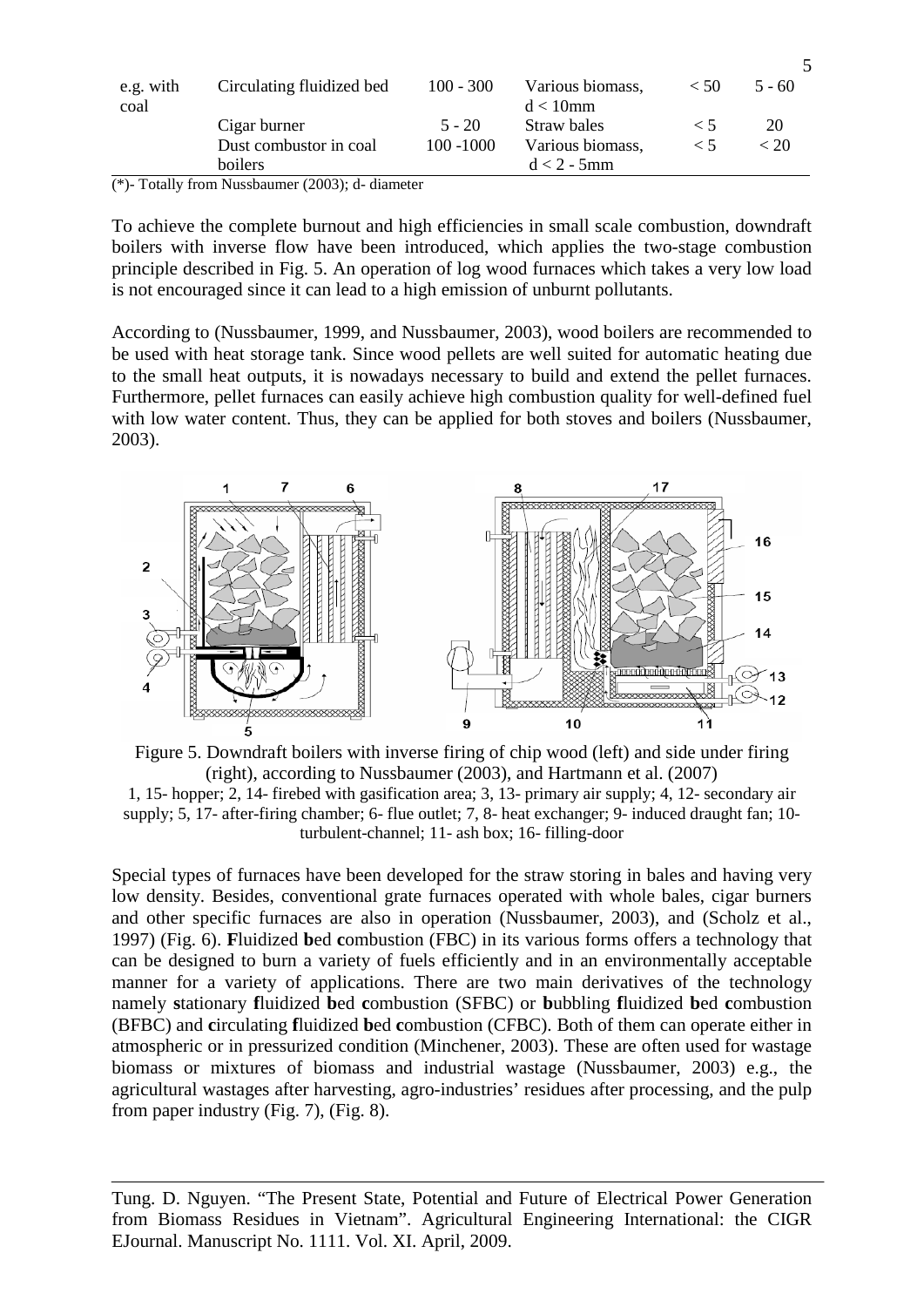

Figure 6. Cigar burner for straw (Scholz et al., 1997) 1- insulation; 2- water; 3- firing chamber; 4- sluice; 5- stoker screw; 6- straw-ventilator; 7- pulper; 8 scraper; 9- fire wall; 10- cyclone; 11- flue gas-ventilator

Fluidized Bed boilers (FBB) are nearly homogeneous in temperature conditions and concentrations, achieve high burnout quality, and diminish the excess air (Nussbaumer, 1999, and Nussbaumer, 2003). The choice of different bed materials in CFB offers additional opportunities of catalytic effects. In addition, heat removal can be chosen following the control of bed material for combustion temperature leading to the operation of the FBB at a low excess air without any ash sintering (Nussbaumer, 2003). Similar to the conditions of nitrogen conversion, those of air and fuel can relatively lead to low  $NO<sub>x</sub>$  emissions achieved (Nussbaumer, 1999; Nussbaumer, 2003, and Simeon and Anthony, 2004).



Figure 7. Construction of a Stationary Fluidized Bed Combustor-SFBC (Steinbrecht, 2008) 1- Flue gas; 2, 10- Secondary air; 3- Entry liquid media; 4- Whirl air inflow; 5- Start burner; 6- Nozzle floor; 7- Fluidized bed; 8- Transportation of solid fuels; 9- Dose of additives; 11- Freeboard; 12- Steel-cladding; 13- Insulation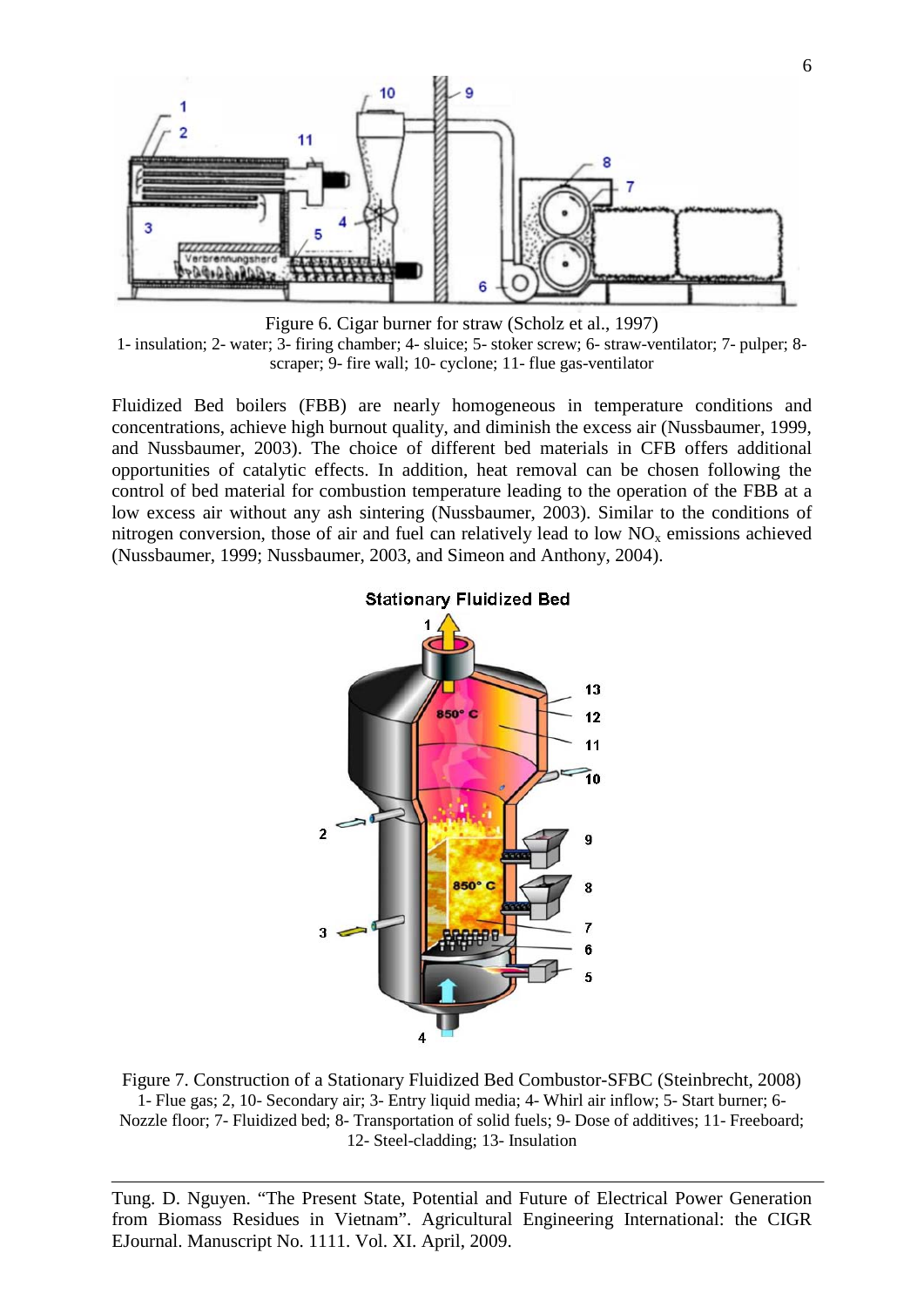

Figure 8. Construction of a Circulating Fluidized Bed Combustor-CFBC (Steinbrecht, 2008) 1- Flue gas; 2- Cyclone; 3, 5- Whirl air inflow; 4-Start burner; 6- Nozzle floor; 7- Entry liquid media; 8- Transportation of solid fuels; 9, 12- Secondary air; 10- Dose of additives; 11- Riser



**Fluidization velocity** 

Figure 9. Furnace types and flow conditions: (pressure drop in dependence of fluidization velocity for different fluidization regimes) (Simeon and Anthony, 2004; Loo and Koppejan, 2007)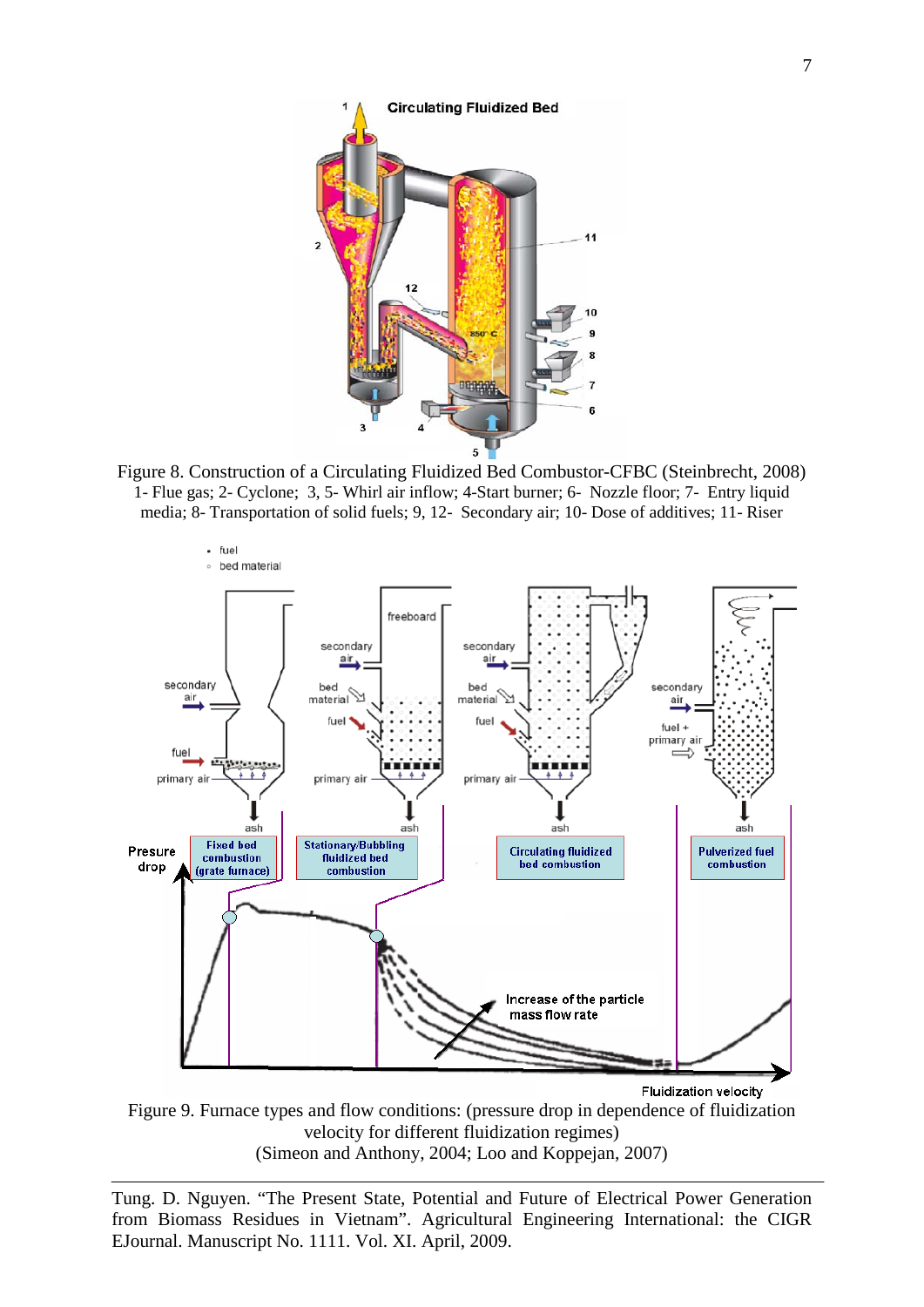Fixed bed combustion, SFBC/BFBC, turbulent-FBC, fast fluidization, and pneumatic transport presented in Fig. 9 shows that the change of pressure drop for the follow states of solid-gas mixtures in the furnace types, especially in the SFBC (Simeon and Anthony, 2004). It also can be seen that different states of solid-gas mixtures are used in conventional and contemporary modes of solid fuel combustion.

As visualized in the diagram showing the relationship between pressure drop and fluidized bed velocity in Fig. 9, SFBC is the best furnace. In addition, SFBC is also advanced than the others, which can be seen in the comparison with the grate firing. As a result, SFBC which can be used for heat and electric energy production is better than fixed firing and grate firing, therefore will be recommended in our future application in Vietnam.

The main criteria for the selection of the apparatus leading the choice of SFBC plant are of the following advantages (Steinbrecht *et al*, 2001):

- Moderate investment costs for plant are greater than  $10 \text{ MW}_{th}$
- The efficiency of  $NO<sub>x</sub>$  reduction by ventilation controlled
- High flexibilities concerning grain size, water content and nature of solid fuels
- Increasing the efficiency by reducing the air surplus ratio
- Simple addition of additives
- Efficient incorporation of sulfur in the ash, if enough calcium available.

# **4. TECHNOLOGY OF POWER GENERATION FROM DIRECT-FIRED WASTAGE OF BIOMASS IN SFBC**



Figure 10. SFBC small capacity in connection a power plant process, with heat extraction from fluidized bed (Steinbrecht, 2008)

1- Fuel; 2- Additive; Combustion bed ash; Bed heating face; 5- Nozzle floor; 6- Start burner; 7- Air; 8- Fly ash; 9- Chimney; 10- Induced draught fan; 11- Electric filter; 12- Feeder water; 13- Economizer; 14- Steam turbine; 15- To the process; 16- Drum; 17- Vaporizer; 18- Superheater; 19- Fluidized bed module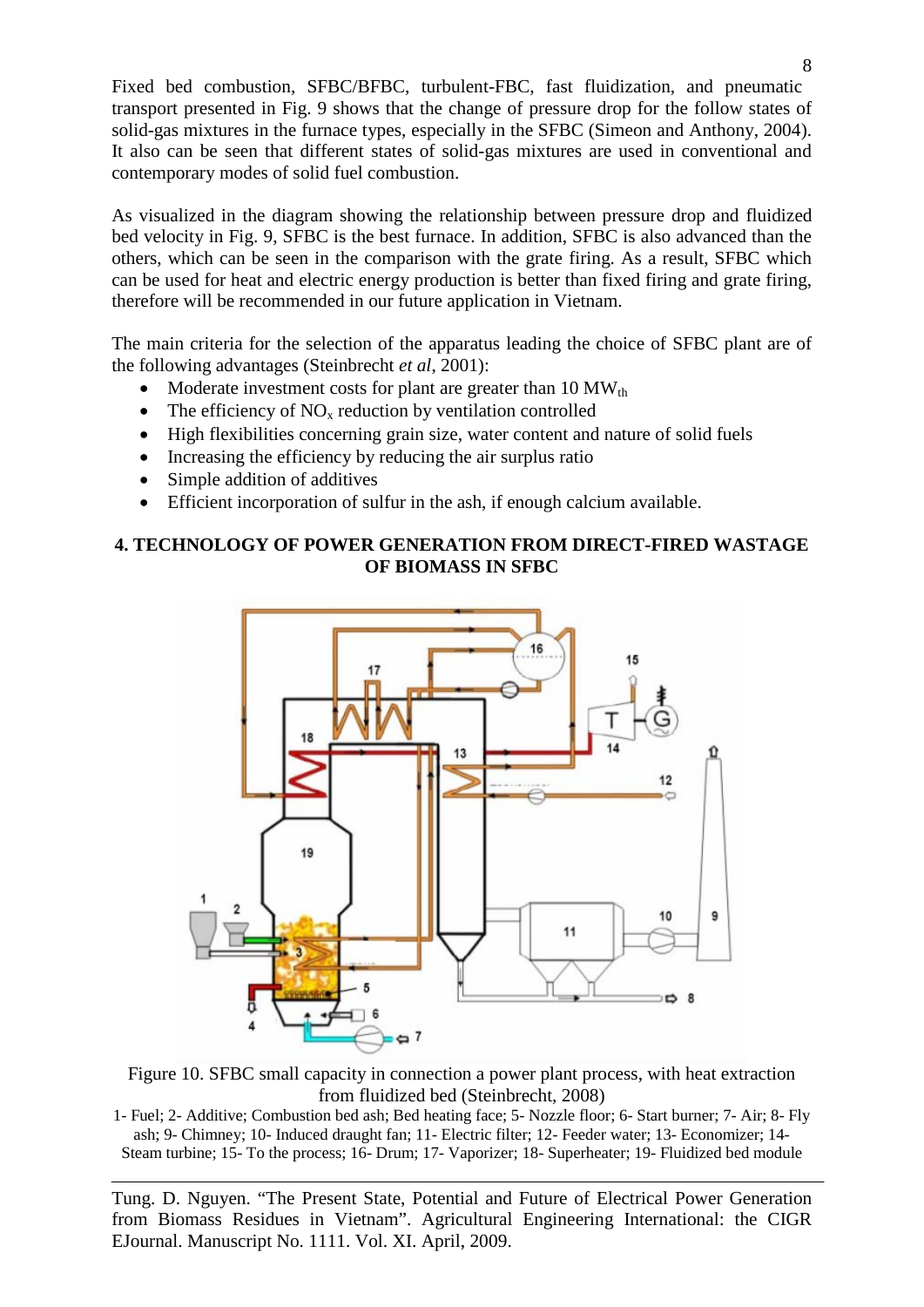Technology for the conversion energy of biomass for electricity production consists of direct combustion, pyro-lysis, and gasification. Fig. 10 illustrates the direct combustion of biomass technology, in which heat energy of flue gases is used in the heat exchange sections of boilers to produce steam. The steam is used to generate electricity in a Clausius - Rankine cycle. In this regard, according to Steinbrecht (2008), electricity is produced in a condensing steam cycle while electricity and steam are co-generated in an ambitious steam cycle; and the optimum boiler configurations used for steam generation with biomass are SFBC (Fig. 10). Today's biomass combustion furnaces designs include reheat and regenerative steam cycles.

The small scaled SFBC combined with a cogeneration plant is shown in Fig. 10. It would be reminded here that the advantages of SFBC are completely combusted and emission flue gas diminishing. The temperature level of the flue gas after the freeboard is in range of 800- 900°C. Small scaled SFBC plants are economic, simple to build, and usefulness concerning waste heat-steam. The waste heat of the boilers can be used to preheat water (e.g. as in the Economizer), to evaporate, or to superheat the steam. With this plant, the principle design gives the maximum combustion capacity of approximately  $10-15$  MW $_{th}$ . The steam pressure level on boilers is limited to maximum 25 bar (Steinbrecht, 2008; Steinbrecht, Sankol, 1986).

### **5. THE PROMISING TECHNOLOGY OF COMBINED HEAT AND POWER PLANT FROM BIOMASS DIRECT-FIRED RESIDUES WITH FBC FOR THE FUTURE USES IN VIETNAM**

The aim of implementing the Combined Heat and Power plant (CHP- plant) in Vietnam is to utilize the energy from agricultural residues (paddy straw, rice husk, maize husk and Bagasse) and to generate power and heat for agricultural processing industry (Fig.11).



Figure 11. Scheme of the combined heat and power plant with SFBC which have a recirculation exhaust with biomass fuels in Vietnam: (Nguyen and Steinbrecht, 2008) I- Steam Power Station Plant; II- Indirect Drying Plant; III- Direct Drying Plant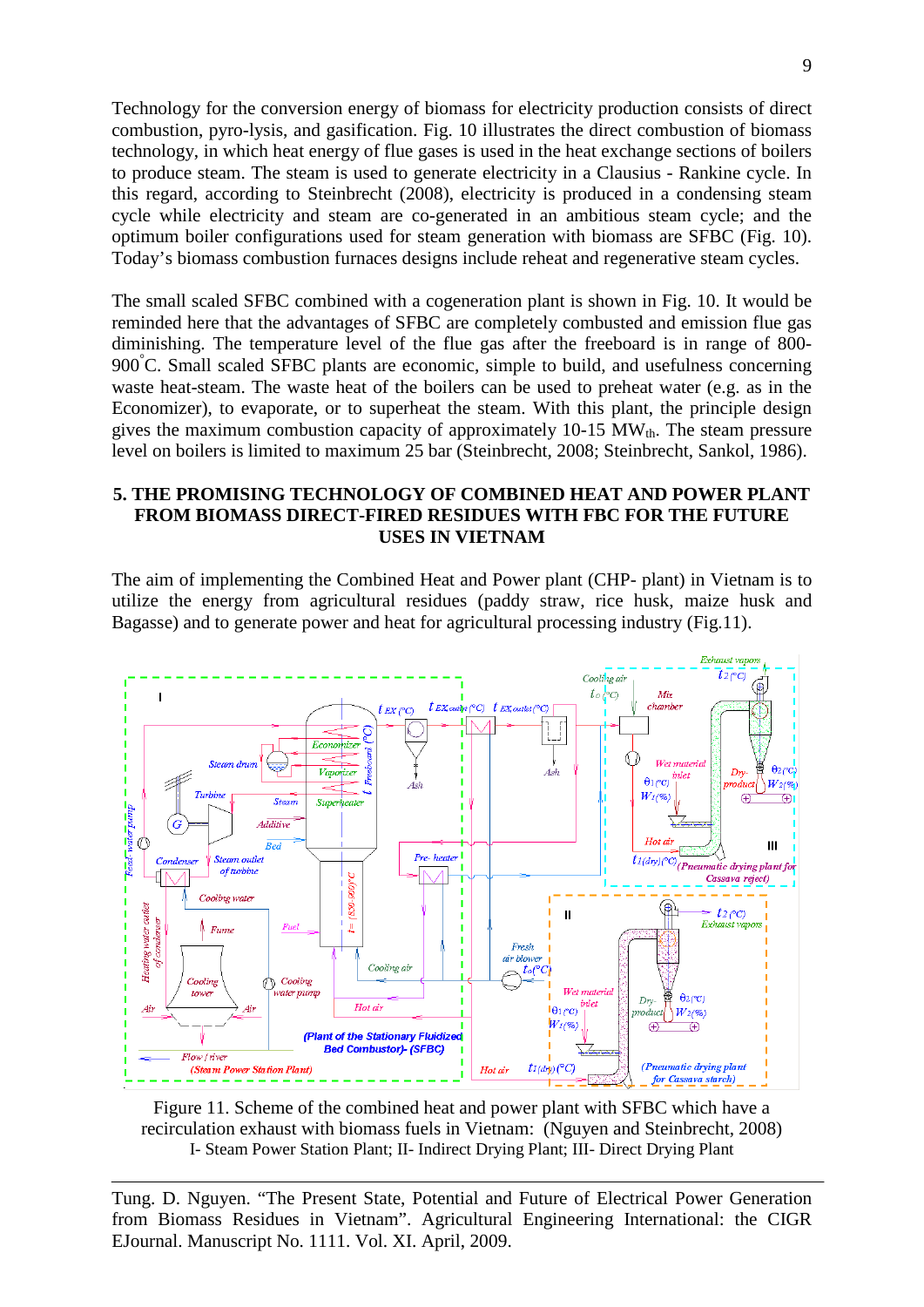Some modules in this CHP- plant are created such as: SFBC, steam power process, pneumatic drying of cassava starch for exportation, and pneumatic drying of unused cassava for cattle's feed (Nguyen and Steinbrecht, 2008). The plant is economic, strategic, social meaning, and leads to the protection of environment in Vietnam (Nguyen and Steinbrecht, 2008).

The heat of flue gases following the combustion can be used in thermo-technical power as the heat source for steam power process. Besides, waste heat from the steam power process can further be applied for heat consumption facilities as well as for drying facilities.

The overview of systematic combined heat and power plant deriving from Fig. 11 can be simplified as presented in Fig.12.



Figure 12. General scheme of the combined heat and power (CHP) using biomass for combustion fuels

# **6. CONCLUSION**

As presented, the combustion of biomass contributes to the actual global energy supply. It is promisingly the dominant technology for biomass conversion in the near future in Vietnam. It can be widely applied to agricultural productions drying of few kW to power stations based on steam cycles of several MW. Following the needs of research & development and by practicing, biomass combustion can be seen as an open research topic which requires further investigation for our better economic societies.

Besides, another important topic to be considered is the residues of fuels from biomass. Since they are widely used nowadays, bio residues can significantly contribute to the future of energy supply.

Biomass-combustion cogeneration is not only friendly to environment and energetic production, but also has high energy conversion efficiency.

In conclusion, combined heat and power generation using biomass residue has a many-fold benefit: waste minimization,  $CO<sub>2</sub>$  reduction potential, reduction of energy-related production cost and additional income from selling the excess electricity to the utility.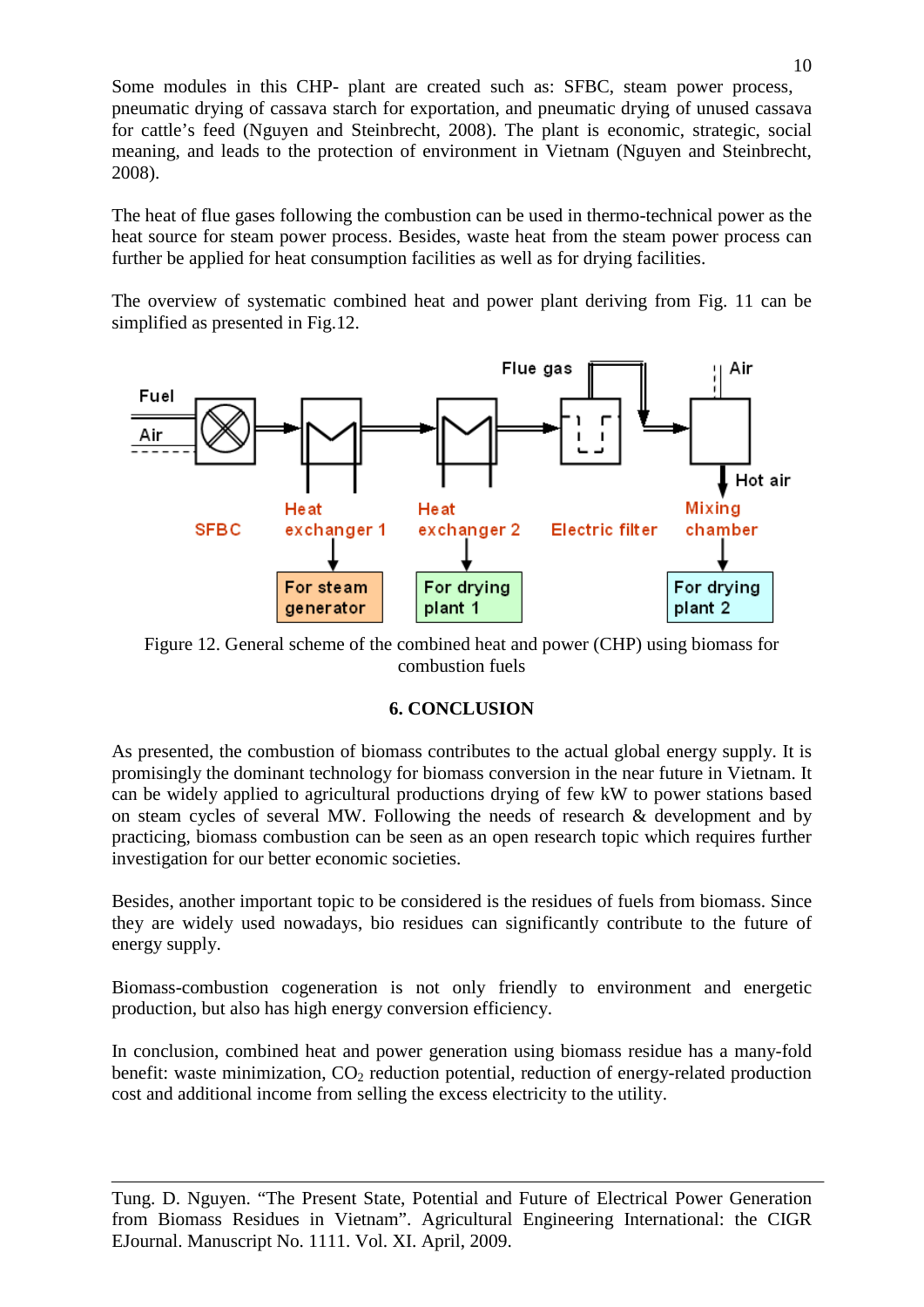#### **7. ACKNOWLEDGEMENT**

Special thanks go to my supervisor Prof. Dr.-Ing. habil. Dieter Steinbrecht for his helps and encouragements for the achievements of this research. Financial support by the State of Vietnam (Ministry of Education and Training - MOET) is also gratefully acknowledged.

### **8. REFERENCES**

- EVN (EVN- Electricity of Vietnam) Annual report 2002. 2003. Published by *Electricity of Vietnam*,<http://www.evn.com.vn/Default.aspx?tabid=59&language=en-US>
- General Statistics Office of Vietnam (GSO), 2003. *Vietnam Statistical Yearbook*, August 2003, http://www.gso.gov.vn (August 2003)
- Hartmann, H., K. Reisinger, K. Thuneke, A. Höldrich und P. Rossmann. 2007. Handbuch Bioenergie-Kleinanlagen. Nachwachsende-rohstoffe.de. *Fachagentur Nachwachsende Rohstoffe e. V.*, 2 Auflage, Hofplatz 1, 18276 Gülzow, Stadtdruckerei Weidner, Carl-Hopp-Str. 15, 18069 Rostock. http://www.thermalnet.co.uk/docs/WP2C%20%20J%20Koppejan%20Vicenza.pdf (April, 2009)
- Loo, V. S. and Koppejan, J. 2007. Fuel requirements for Biomass Combustion and Co-firing, *ThermalNet worschop*, Vicenza, 11 october 2007.
- Minchener, A.J. 2003. Fluidized bed combustion systems for power generation and other industrial applications. Proc. *Instn Mech. Engrs* Vol. 217 Part A: J. Power and Energy, UK: 9.
- Nguyen, D. Tung and D. Steinbrecht. 2008. Modeling a Combined Heat and Power Cogeneration System in Vietnam with a Fluidized Bed Combustor Burning Biomass. *Agricultural Engineering International: the CIGR Ejournal*. Manuscript EE 08 008. Vol. X. 2008: 1-23
- Nguyen, H. C. 2005. Present Status on Biomass Energy Research and Development in Vietnam, Institute of Environmental Technology (IET), Vietnamese Academy of Science and Technology (VAST), Hanoi, Vietnam; www.iet.ac.vn
- Nguyen, L.T. and Q. C. Tran. 2004. Potential of Distributed Power Generation from Biomass Residues in Vietnam-Status and Prospect. *Electricity Supply Industry in Transition and Prospect for Asia*, 14-16 January 2004, Hanoi-Vietnam: 28-39.
- Nguyen, Q. K. 2006. Problems of biomass energy development of Vietnam. Report at the *Conference of developing firm energy in Vietnam*, 2006, Hanoi: 1-8. [http://www.vids.org.vn](http://www.vids.org.vn/)
- Nussbaumer, T. 1999. Stromerzeugung aus biogenen Brennstoffen. *Brennstoff Wärme Kraft*. 51(7/8): 51-55.
- Nussbaumer, T. 2003. Combustion and Co-combustion of biomass. *Fundamentals, Technologies, and Primary Measures for Emission Reduction. Energy & Fuels*. Vol. 17 (6): 1510-1521.